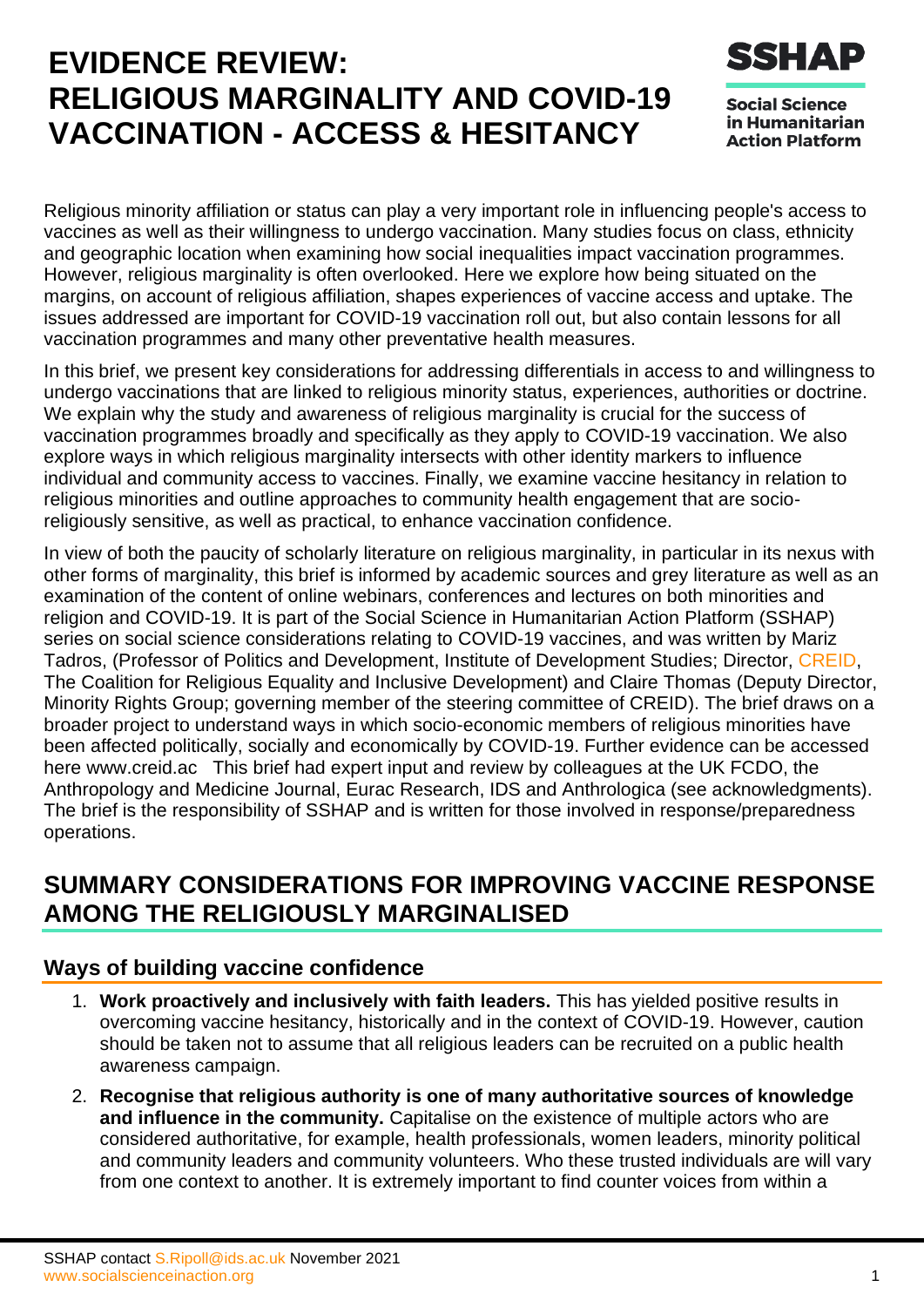cohort whose leadership is seen as legitimate, and therefore whose counter-interpretations on the importance of vaccinations are considered credible.

- 3. **Create or reinforce broad-based partnerships** between health providers, religious and lay leaders from within a religious minority community that are perceived by that community to be legitimate and authoritative. This is key to successful outreach and building trust.
- 4. **Access to information about the availability of vaccinations and the criteria of eligibility is crucial.** For religious minorities who are isolated, linguistically distinct or socio-economically excluded, tailored outreach communication methods are needed. These may include working with religious leaders but not necessarily be exclusive to them.
- 5. **Avoid a one-size-fits-all approach to partnerships** with religious minorities and recognise the heterogeneity of religious minorities and their needs. The terms of these partnerships must be tailored to address the intersection of religious and socio-economic factors to address vaccine hesitancy in a community.
- 6. Where vaccine hesitancy is widespread within a religious minority, **capitalise on the cases of positive deviance** - women and men who defy the mainstream within the community and choose to be vaccinated and are happy for this to be publicly shared - which can be a very positive way of encouraging a domino effect and assuring religiously marginalised members that people like them have taken the vaccine and are well.
- 7. **Avoid generalisations about the influence of belief on vaccine practices** of whole religious minorities. Within each faith there are many different denominations whose leaders may have diverging views on vaccines. Further, individuals and households within each faith group will have different interpretations and make different choices.
- 8. **Do not assume a religious motive is the only factor influencing members of a religious minority.** Even when people identify with a particular faith, it does not mean that this is necessarily the only influential factor shaping their decision to vaccinate.
- 9. **It is challenging to counter conspiracy theories and misinformation without breaching freedom of speech.** However, where this strays into hate speech inciting discrimination against religious (or other) minorities, it must be challenged and removed.
- 10.**Countering hate speech about the relationship between the vaccine source and its intention to eradicate a people is a key priority** for preventing violence and mobilisation of hate. Such hate speech needs to be countered and perpetrators held accountable, even if they are members of another religious minority, for example Black Muslims belonging to the Nation of Islam espousing hate speech towards Jews.
- 11.**Where high levels of hesitancy remain despite all of the above,** great care must be taken in **constructing incentives or penalties linked to vaccine uptake.** The responses to mitigating against vaccine hesitancy in relation to minority communities (whether religious or otherwise) need to be informed by ethical, not only political, considerations. For example, making welfare benefits conditional upon vaccination may raise ethical issues of penalising the socio-economically excluded members of religious minorities - not the economically privileged who are shielded from any economic impact.

#### **Ways of ensuring equity in access to vaccines**

- Data regarding the proportions of populations who have benefited from vaccinations must be disaggregated by religion and where possible according to denominational belonging (not just belonging to which faith group). Focusing on wider ethnic or racialised minorities are valid for those groups but should not be taken to inherently address religious minorities.
- When lower rates of vaccination occur in one faith group or denomination it is important to determine whether this is as a result of a difference in demand or supply. Research must be conducted in a participatory manner with the full involvement and backing of the community in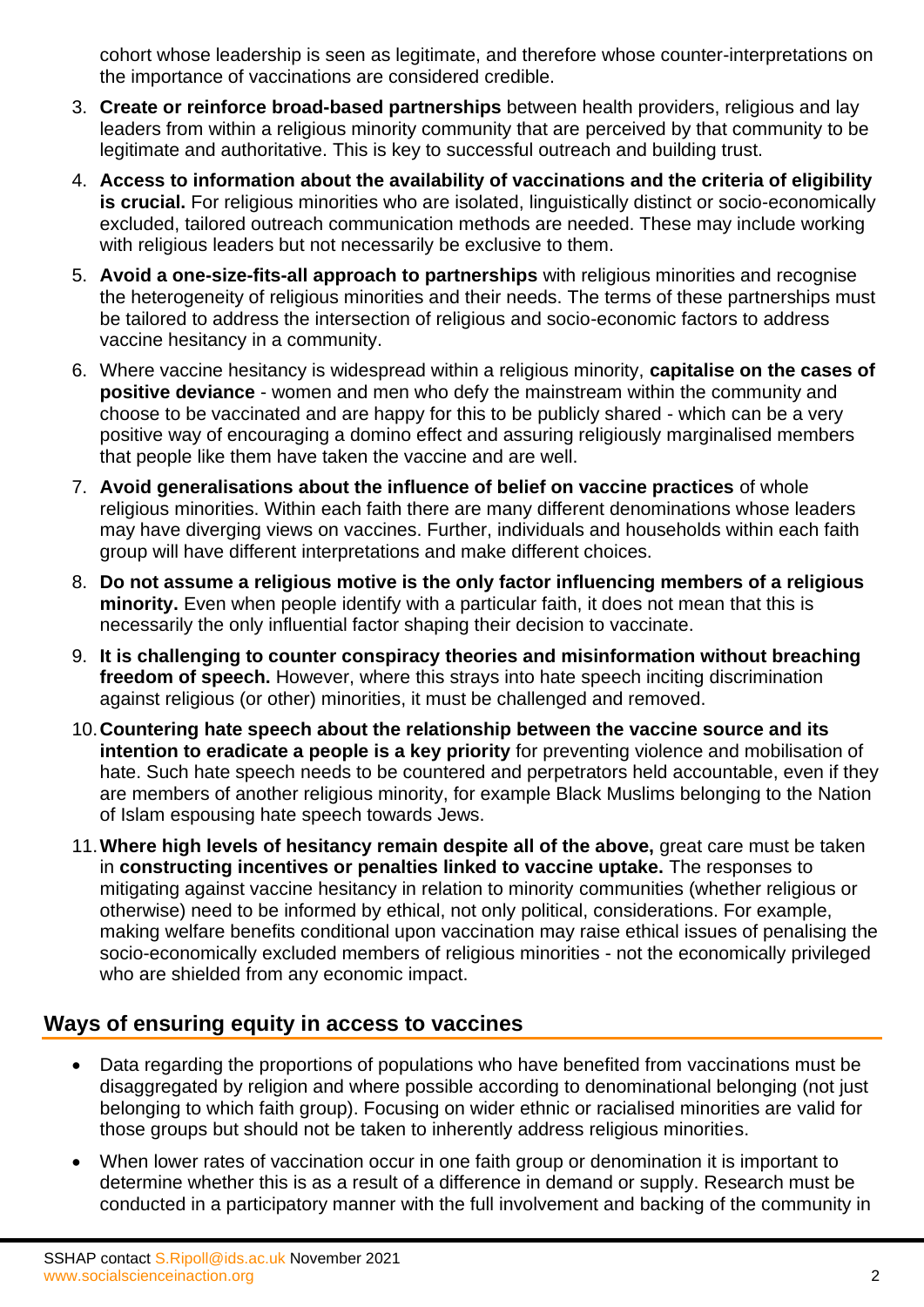question. This will allow the identification of supply problems, that may result from less developed health infrastructure in minority areas, as well as for the lower social status and political capital of minority groups, to be addressed.

- Budget allocations for health services between areas populated by different religious groups should be monitored. Proactive steps should be taken to consider any disparities in social connectedness, access to decision making, participation and influence between communities in different areas.
- Discrimination against members of (religious or other) minority communities by health workers (e.g., by refusing or delaying treatment, offering different treatment, or curtailing full consent procedures, etc.) must be investigated. Appropriate disciplinary action must be taken and reported to the community in question.

## **ACCESS TO VACCINATION FOR RELIGIOUS MINORITIES**

Immunisation coverage depends on two main factors: demand and supply. Each of these is a wideranging topic with many facets. Religious minority status affects both, and it difficult to disentangle whether immunisation gaps or disparities affecting religious minority communities are the effect of one, the other or both acting simultaneously. Other social determinants of health and vaccine coverage (income, education, etc.) also correlate with minority religious status to varying extents, which further confuse the picture.

On the side of supply, religious minority communities have poorer access to health services in general,<sup>1,2</sup> and they spend less on health services.<sup>3</sup> However, the research and policy attention on religion and health access is limited. Far more attention is paid to race and ethnicity (at least in wealthier contexts). The intersection of access to immunisation services and religion is even more undervalued. For example, the WHO Global Vaccine Action Plan 2011-2020, states "The benefits of immunization are equitably extended to all people", including references to barriers concerning geographic location, age, gender, disability, educational level, socioeconomic level, ethnic group or work condition, remote, nomadic, historically marginalised, urban poor, and urban migrants" but does not include any mention of religion. 4

Health services, including vaccinations, must be accessible, appropriate and affordable. However, coverage for religious minority populations, is lower (i) where religious minorities live in remote regions posing supply challenges with longer distances from home to clinics;<sup>4,5</sup> (ii) where there is conflict;<sup>6</sup> (iii) when these communities are less visible, represent a lower priority for health spending and have lower power to demand budget allocations, and (iv) when these communities are less involved in dialogue about health service configuration and prioritisation. 7

Even in settings where quality services are available to all, some religious minorities may experience barriers to access, outcomes and quality of care due to language,<sup>8</sup> discrimination,<sup>1</sup> affordability of the time cost of travelling to and waiting for a service,<sup>9</sup> a low sense of entitlement or willingness to disclose problems,<sup>10</sup> difficulties accessing ID documents,<sup>11</sup> and lower access to information.<sup>12</sup> In rolling out the COVID-19 vaccination, these known barriers to health access in general for many religious minority communities must be considered.

#### **Vaccine confidence is also linked to level of religious discrimination and perceptions of being a minority**

On the demand side, a mapping of vaccine confidence across 149 countries between 2015-2019 suggested a multiplicity of factors influencing vaccine decisions. These included "trust in the importance, safety, and effectiveness of vaccines, along with compatibility of vaccination with religious beliefs". Very significantly, "when a link was found between individuals' religious beliefs and uptake, findings indicated that minority religious groups tended to have lower probabilities of uptake".<sup>13</sup> A nuanced understanding of the relationship between minority religions and vaccine uptake is required. This intersectional analysis is necessary to decrease individual, family and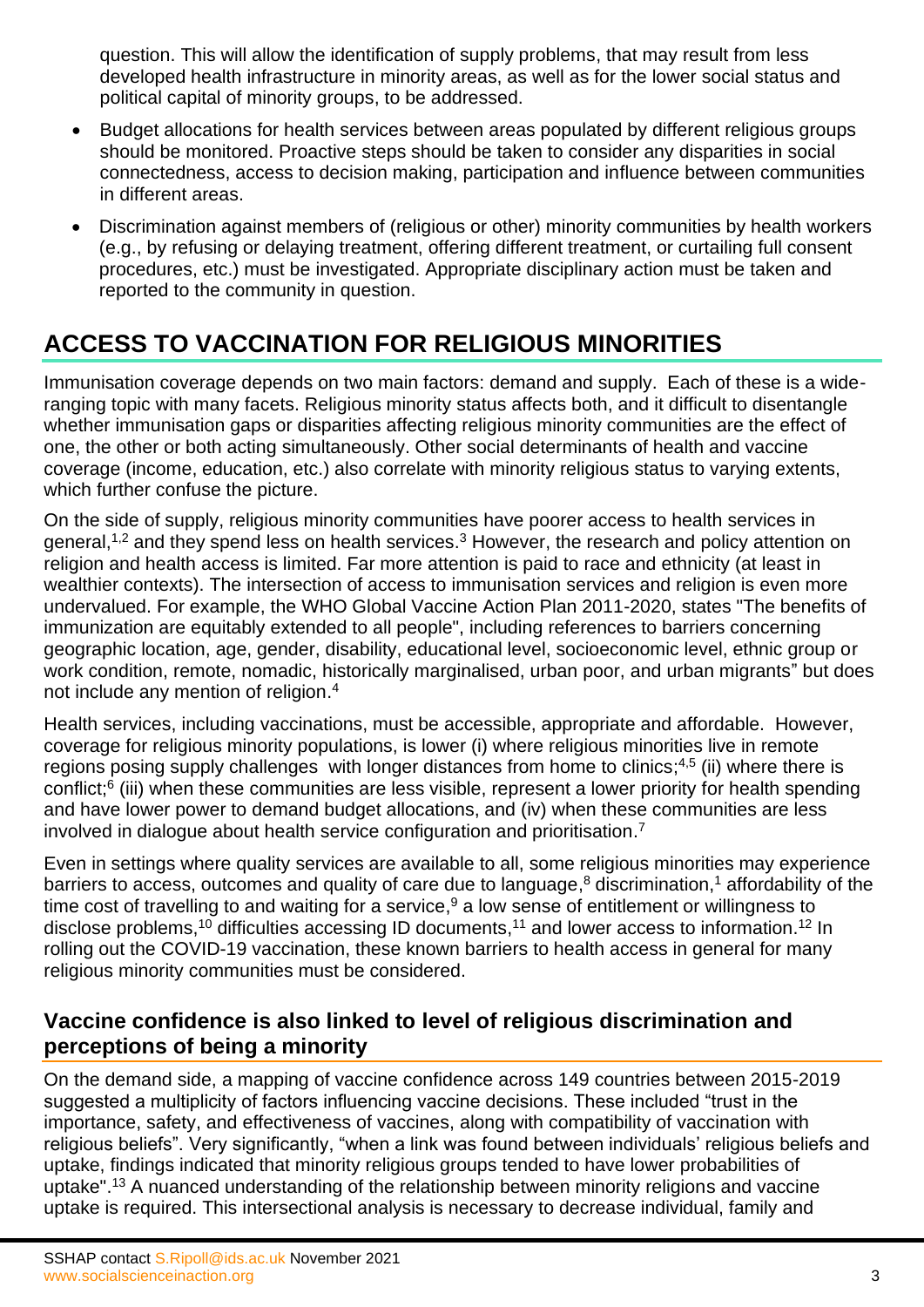community vulnerability to COVID-19 as well as for pandemic elimination efforts. For example, health workers of ethnic and racial minority backgrounds demonstrated lower vaccination uptake in a UK study.<sup>14</sup> Given the importance of health workers, both for vaccine outreach and containment of COVID-19, further intersectional analysis was needed to identify the factors among ethnic and racial minority health workers that led to lower uptake. Some of these reasons can be convenience (timing and place), safety, or possibly religious reasons, as will be demonstrated below.

Overlooking the role of religious inequalities and marginality may jeopardise the COVID 19 response and can undermine social and political stability. This will occur if scapegoating, spreading of malicious rumours and mobilisation of hate are some of the political responses to vaccination initiatives. Faith and social inequalities linked to religion are not the only drivers influencing the experiences and decisions of ethno-religious minorities, yet the universal and context-specific interpretations of faith and the social impacts of hierarchies of power and wealth linked to religion also need to be considered. Religious minorities have undoubtedly experienced inequalities which have made them experience greater susceptibility to COVID-19. However, with few exceptions,<sup>15</sup> religious minorities are subsumed within broader minority groupings in research findings: minority ethnic communities worldwide have a disproportionate risk of severe COVID-19.<sup>16,17</sup> The literature on access and outreach among religious minorities per se or specifically addressed within these wider groups is very limited.

Historic and systemic inequalities can put members of these communities at a higher risk of infection as well as creating mistrust between authorities and minorities. This mistrust of health services and the pandemic response in general has been amplified by higher COVID-19 infection rates among minorities. However, in these studies, the role of religion within this is rarely explicitly discussed. Previous experience of single vaccination campaigns targeting religious minority communities elicited important learning relevant to the COVID vaccination rollout. In these campaigns distrust between religious minorities and health authorities led to lower uptake which in turn resulted in increasingly punitive attempts to force polio vaccines on an unwilling minority community.<sup>18</sup>

#### **Intersectionality of religious marginality and other social dimensions remain unexplored**

There is a knowledge gap pertaining to the intersection of religious marginality with ethnicity, race, class, etc. Our review of events that were publicized that were associated with COVID-19 and minorities for this briefing has indicated that in 2020 and the first half of 2021, at least 321 seminars/webinars were held on minorities and COVID and/or vaccinations, and only 5 of them included interrogation between ethnic and religious marginality. Conversely there were 170 seminars on religion and vaccination, and only 8 specifically raised the question of minority religions and the intersection with belief or doctrine.

The oversight of religious minorities, or the subsumption of them under "ethnic minorities", is also reflected in many contexts on a policy level. For example, the UK government established a series of sub-groups whose role it was to advise on policy in relation to dealing with the COVID-19 pandemic as part of the Scientific Advisory Group for Emergencies (SAGE). One such group is referred to by the government as the "ethnicity subgroup". Their mandate is to advise on COVID-19 risks and impacts for "minority ethnic groups". Members from within have shown how the aggregation of data for all ethnic minorities together has concealed the differences within and among different groups (Note, this also applies to data collection on the basis of race and ethnicity but not religious affiliation in the US Center for Disease Control and Prevention). <sup>19</sup> It would have been helpful to perhaps rename it "ethnic and religious minority groups" to also be cognisant of the intersections between ethnicity and religion that wield very different forms of exclusion or are driven by varied religious and non-religious reservations against vaccinations.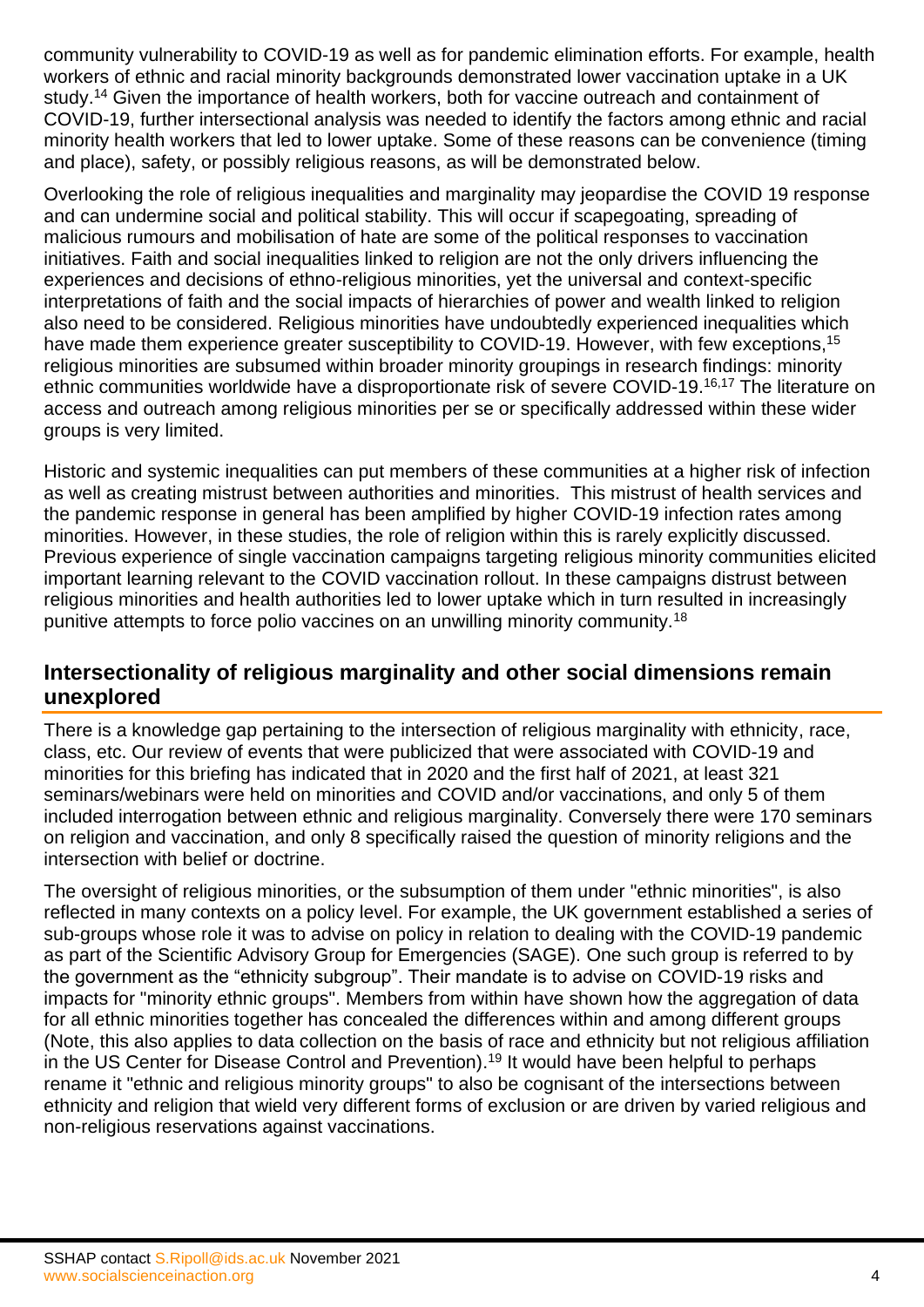### **The experience and perceptions of marginality**

It is important to note that religious marginality can be experienced in multiple ways: because individuals belonging to religious minorities can experience power very differently:

#### 1. **A numerical minority that is socio-economically excluded may also be politically excluded**

People can be both an ethnic and religious minority and experience severe socio-economic inequality in relation to the rest of the population. For example, the Christian sanitation workers in Pakistan experience extreme social discrimination linked to concepts of "untouchability", which have been known to impact on access to health services, even in an emergency.<sup>20</sup> Muslims living in Myanmar experience discrimination routinely, being unable to obtain ID documents, to move freely and access services. <sup>11</sup> Groups can experience inequality within their own broader religious community. For example, rumours concerning infertility as a consequence of vaccinations can impact girls and boys differently; women and men may have different sources of information, as may different age groups and different sects within one broad religion.

#### 2. **Religious minorities may self-separate from the broader community**

Religious minorities might not always experience intersecting inequalities in relation to the rest of the population, but they may be self-protective from external influences as a strategy to avoid assimilation – which can have implications for access to healthcare. This would apply to the Amish community in the US for example, who have self-separated and live an insular life that is in accordance with the Anabaptist religious precepts and way of life. They are not necessarily "targeted" through socio-economic exclusion measures, nonetheless they have a strong sense of belonging to a distinct minority faith that influences their position and situation within the broader community.

**3. A group that is not numerically a minority from an ethnic, racial or religious point of view may cognitively act as if it were a religious minority politically** Members of such a group may in fact be in a position of privilege from an ethnic/racial point of view. However, the group may have a cognitive sense of being a religious minority politically if they feel that the system of governance in place overlooks their religious concerns or identities. Intersection of drivers is relevant here as well, with an overlapping of religious and political factors influencing their rejection of vaccinations (see below).

#### **Religion intersects with multiple potential exclusion factors**

With the limited multi-factorial data available, it is a challenge to identify how religious affiliation intersects with class, caste, gender and geographic location to affect access to health services, including vaccination. For example, in India, the historic overlapping of caste and religious marginality suggested that Muslim households had lower vaccination coverage than children in Hindu families and infants from majority communities had better vaccination coverage than those from Scheduled Castes (e.g., Dalits) and Scheduled Tribes (e.g., Indigenous Peoples). The inclusion of religious marginality in its intersection with caste and poverty had likely increased the likelihood of vulnerability experienced by children in these households. $^{21}$  A more recent study identified low birth weight as the single most important determinant linked to delayed or incomplete immunisation.<sup>22</sup> In this study, being a Muslim, the age of the mother and low-income levels all increased the odds of incomplete or delayed immunisation, albeit to a lesser extent. India can be commended for gathering data disaggregated by religion, indigeneity and caste, which many other countries do not do.

Moreover, measures to address low vaccination uptake may overlook inequalities in access to health care, socio-economic marginalization and geographic outreach. For example, in Israel, a law was enforced in 2009 that denied parents welfare payments if children were not vaccinated.<sup>23</sup> The law was deemed to affect two minority communities who have historically been the most socially and economically marginalised, the Haredi Jews and Bedouins.<sup>24</sup> Sawsan Zaher, an attorney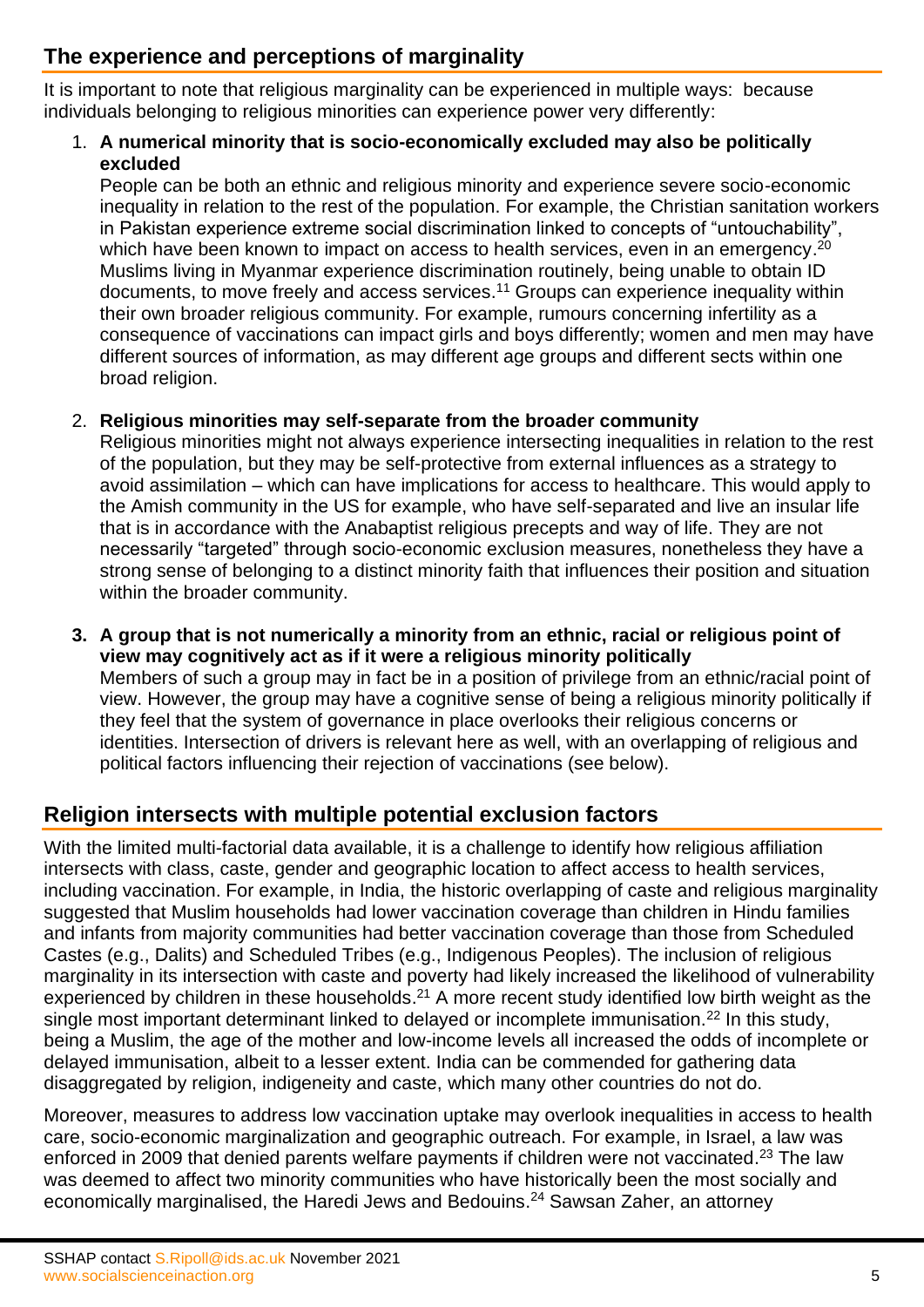representing Adalah, the legal centre for Arab minority rights in Israel, suggested then that such a policy represents a punitive measure against children in the unrecognised Bedouin villages who do not have access to preventative health care.<sup>24</sup> The law was scrapped two years after its enforcement, raising questions not only about its moral justification, but also efficacy.<sup>23</sup>

COVID-19 has disproportionality affected religious minorities in pockets in countries where their religious affiliation intersects with other factors. Economic marginality, social stigma and political exclusion all served to amplify the impact of COVID-19 on religious minorities, leading to their further ostracisation, and in some cases blame for the spread of the virus.<sup>25</sup> Where vaccination coverage or uptake within a particular community has been limited, it is important to ask whether framing that community as a 'problem group' would not feed into pre-existing prejudicial scapegoating. Social environments play a vital role in influencing health disparities. Areas with air pollution, poor sanitation, lack of access to medical care, sub-optimal housing and less healthy food availability, all contribute to morbidity in underprivileged communities, including religious minorities.<sup>26</sup>

The impact of higher COVID-19 infection rates and ill-health in some ethnic and religious minorities on pre-existing (and in many settings, higher) mistrust between those communities and health providers and information providers is not yet clear.<sup>27</sup> Yet, unless such medical distrust is actively remedied, it may impact on willingness to undergo vaccination.<sup>28</sup>

Do vaccine programmes prioritise those members of religious minorities that are especially vulnerable? The evidence is limited but, it seems that this is not guaranteed. In Pakistan, vaccinations were at first prioritised to frontline health workers and senior citizens. However, one group that should have been prioritised on account of their work (which included frontline services cleaning hospital wards and quarantine centres) is the sanitation workers. Here the intersection of religious affiliation (sanitation workers are mostly Christian in a Muslim majority context), caste (they are mostly considered to be of Dalit background), poverty and illiteracy meant that they were not the prime targets. Organisations have elicited commitments from programmes to prioritise vaccinations to these groups. However, on the ground progress was slow and without the strenuous efforts of rights organisations, the outcome would almost certainly have been different.

COVID-19 amplified structural inequalities that have long been affecting Haredi Jews in Haredi neighbourhoods in Jerusalem, London, Salford and New York. <sup>29</sup> Over-crowding associated with large family sizes and economic deprivation enabled the speedy transmission of COVID-19, more so than among Jews living in non-Haredi neighbourhoods with very different socio-economic profiles. This meant that messages on COVID-19 vaccination recognised these inequalities and were tailored to ensure that access to information.

Moreover, it must be noted that the experience of one religious minority group in a community cannot serve as a proxy for other religious minorities in the same country or same region. For example, the experience and factors affecting Ahmadis, Christians, Hindus, Shia Muslims and Sikhs in Pakistan will all be very different; the experience of a Somali Muslim resident in Mandera will be different from a Swahili Muslim resident in Mombasa. The experience of an Alevi Kurdish refugee from Syria resident in Turkey will be different from an Alevi Kurd who is a Turkish national.

It must be noted that cost effectiveness decisions often promote services to "low hanging fruit" and those who are easier to reach. The 2030 SDG agenda commitment to "leave no one behind" and to "reach the furthest behind first" involve accepting that cost per vaccination ratios may be higher for population groups who experience additional barriers, and likewise the time it takes to achieve a certain number or proportion of vaccinations may be higher. Equity in provision of services across groups must run alongside and be given at least equal weighting with cost efficiency and rapid deployment considerations. For example, alternative ways of registering should be considered, especially ones that do not require form filling (to take illiteracy into account), the holding of ID documents, internet access (not everyone is connected) or phone use (can be costly). These will need to be tailored, being mindful of the intra-group inequalities within the same religious minority. Instances where vaccine delivery methods are unsafe (e.g., re-using syringes), which also disproportionately affect the poor, must also be considered, including the distrust in health systems that results for those who are unable to afford to buy their own equipment.<sup>30</sup>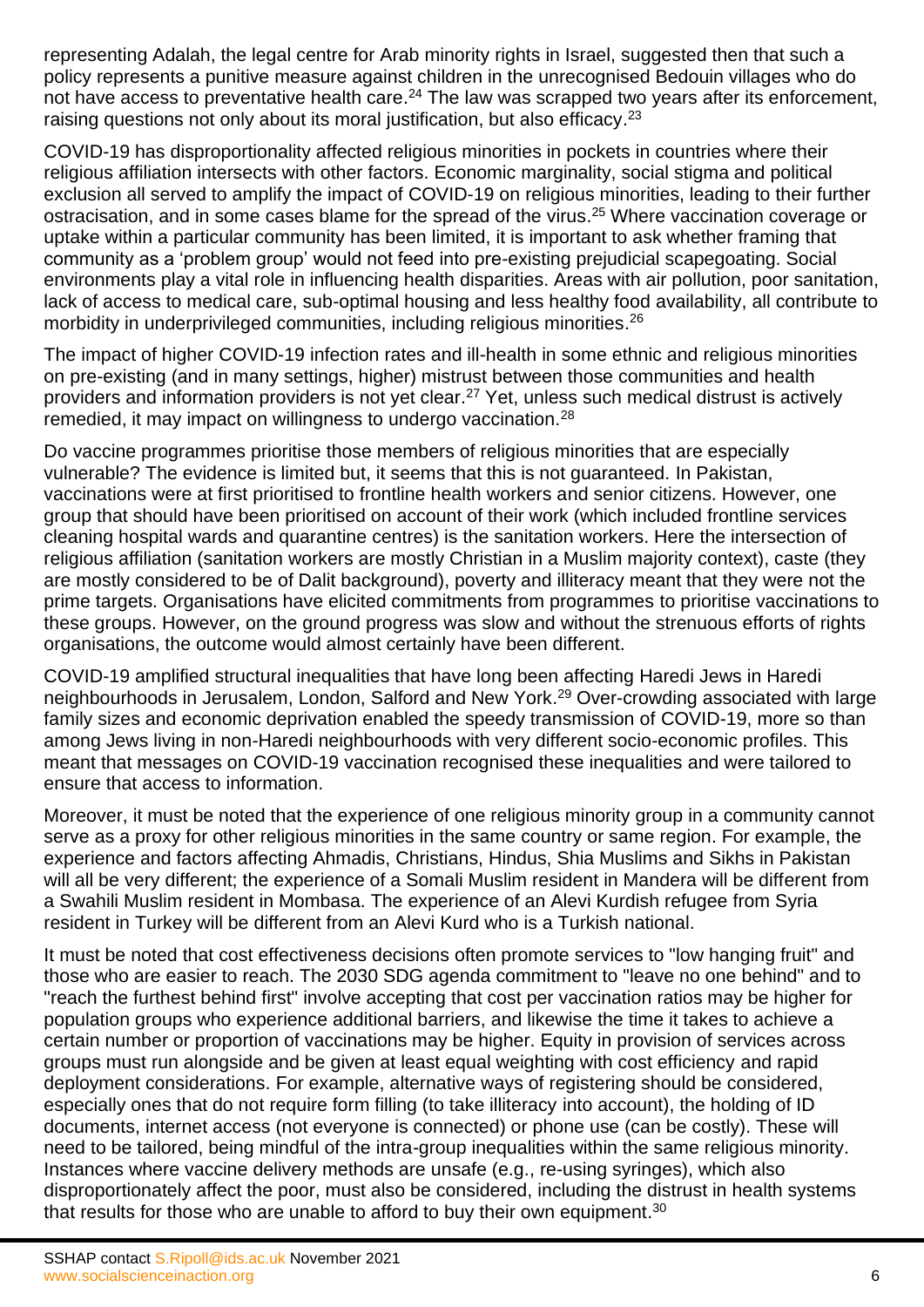Data are also missing on the experiences of indigenous communities who have their own distinct spiritual norms and beliefs.<sup>31</sup> Indigenous movements in the USA, Canada, New Zealand and Brazil<sup>32</sup> among many others have historically had reason to be suspicious of vaccines on account of the lack of consent, experimentation, abuse and exploitation during colonialism. A recent example of these concerns was a clinical trial of the HPV vaccination carried out in Andhra Pradesh and Gujarat in India from 2009. Many of the girls involved were of indigenous or Adivasi backgrounds. The Indian government suspended the trial in 2010 among allegations that the required informed consent forms were not being obtained and that, in particular, school headmasters were signing consent forms on behalf of many pupils.<sup>33</sup> The violation of consent was possible because of the low status of the girls' indigenous parents and their beliefs. Had the girls had high caste Hindu parents, the substitution of headmasters' consent for parents' would never have been attempted. The incident is considered to have set back the roll out of the HPV vaccine in India by almost a decade.<sup>34</sup>

The intersection of norms and beliefs with indigenous identity have rarely been explored to ensure that access, outreach and communication of vaccination is appropriate. This is despite the fact that the nexus of indigenous identity, spirituality and conceptions of wellbeing are particularly important to indigenous community members.<sup>35</sup>

The links between vaccine hesitancy and religion, discussed in the next section, are more explicit and obvious than the links between barriers to access and religion. However, one must not assume that religious minorities are not receiving vaccines because they do not come forward or decline a service offered to them. Unless and until the barriers in access to vaccines are better understood and the results of poverty and geography are disentangled from religious identity, attributing disparities at the door of religious vaccine hesitancy may result in ineffective efforts being made to address them. This would involve show that everyone everywhere has been offered vaccination and that it is available. Without this it is too easy to fall into a trap of attributing gaps to the differences or choices of minorities, when in fact the gaps result from prioritisation decisions or health service failures.

### **VACCINE HESITANCY AMONG THE RELIGIOUSLY MARGINALISED**

Vaccine hesitancy is a global phenomenon that comprises both people of religion and no religion, of different class, education, gender and racial backgrounds. <sup>13</sup> It is important to consider two caveats when discussing religious marginality and vaccine hesitancy. First, we know that religious doctrine and norms can be a major factor underpinning vaccine hesitancy. This is critically important as it may inform the conduct of people who are living on different continents but are bound by an affiliation to the same religious group's beliefs. The way in which vaccine confidence is built is critical, as enforcement may present in some instances moral quandaries with respect to violating people's freedom of religion or belief, where their objection to vaccination is on religious grounds.

The second caveat is that there are many other reasons, other than religious norms, which lead to vaccine hesitancy within a given population, independently of whether individuals are of a faith or non-faith background. Hesitancy in racial and ethnic minority participants has been driven by concerns related to long-term safety and fear of adverse reactions, in addition to mistrust of the medical system, lack of representation in clinical trials, speed of roll-out and hesitancy due to disproportionate effects of the pandemic.<sup>36</sup>

Wellcome Global Monitor undertook a large study involving 140 countries regarding people's thoughts about science and health challenges. Religion proved to be a significant variable, with 64 per cent of people saying they would believe in religion over science when there's a disagreement.<sup>37</sup> Whilst many other factors are involved, there is a broad spectrum of people of different backgrounds for whom religious doctrine, in relation to vaccinations, does play a role. For example, the Amish in the US believe in divine and alternative healing and percentages of vaccination uptake are minimal.<sup>38</sup> Measles outbreaks (with more than 12,000 cases and nine deaths) were identified between 1985 and 1994 in religious groups opposing vaccination. Polio, pertussis, and rubella outbreaks have been recorded in Amish populations in the US. In 2019 Rockland County, Ohio, reported the highest cases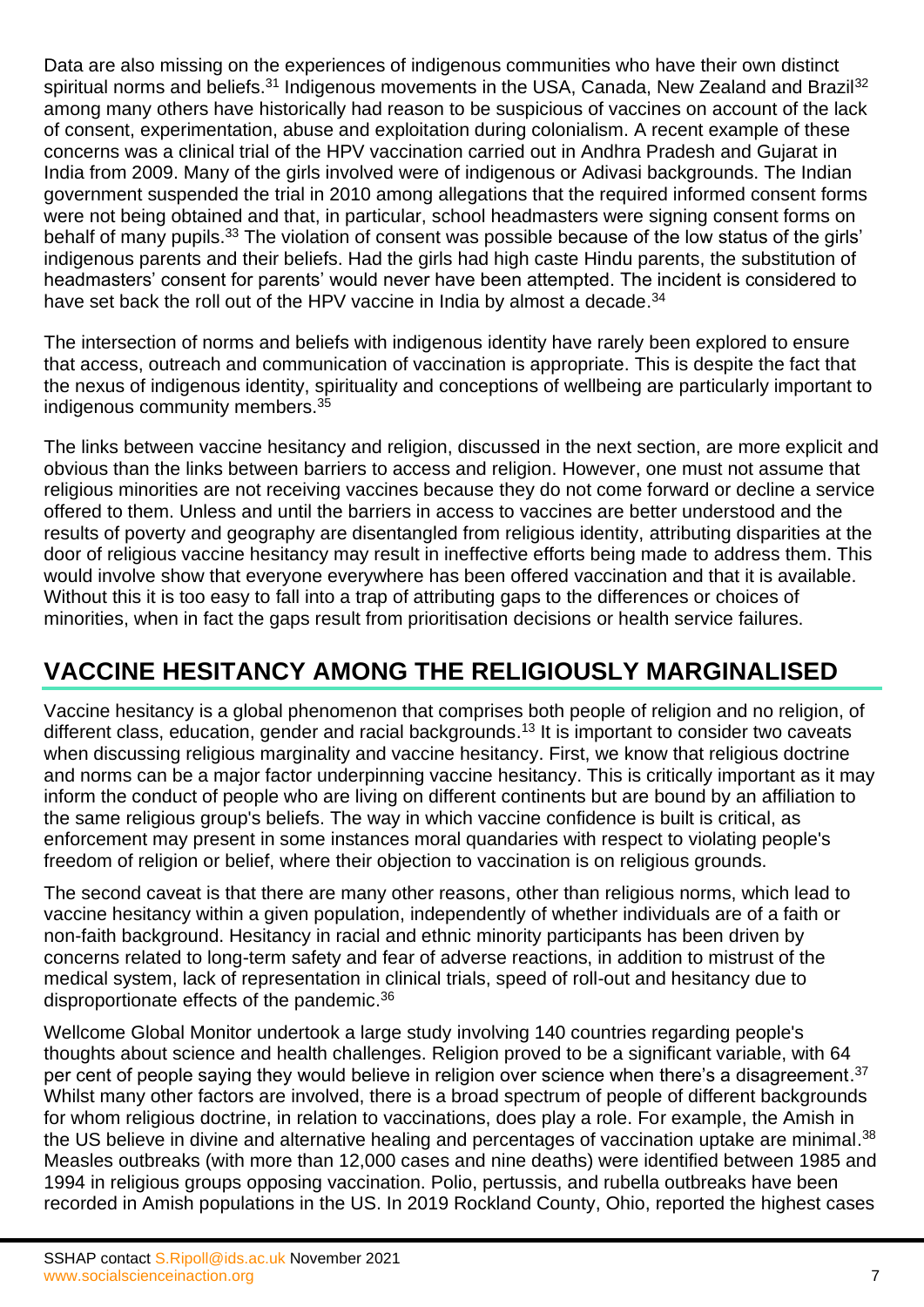of measles (314) in 10 years. The largest measles outbreak in recent years was in the unvaccinated Amish Communities of Ohio.<sup>39</sup> While the community has been affected by COVID-19 (scale unknown in the absence of religious demographic data), COVID-19 vaccination rates have been, up to mid-2021, minimal. 40

The gulf between religious adherents and scientists in some countries does not lend Itself to positive relationships of cooperation and trust. One study that investigated why children are not vaccinated grouped the following reasons into one group, feeling that no further distinctions would be helpful: "Religious/cultural/social beliefs, norms, rumours". 41

#### **Ideology and vaccination**

When COVID-19 vaccines first appeared, people of Abrahamic faiths, regardless of if they belonged to a majority or minority religion, were concerned about the presence of abortive material or stem cells in the manufacture of the vaccine. Cultures derived from the foetus of voluntary abortion or dead foetal remains were used. Leaders from all Abrahamic faiths issued statements clearing the use of these derivatives in COVID-19 vaccination, including, for example, Pope Frances, the National Muslim Task Force on COVID-19 and the National Black Muslim COVID Coalition.<sup>42</sup> However, this does not necessarily mean that these figures were considered authoritative, or more authoritative, than other religious sources that were preaching an opposing message. Legitimacy is in the eyes of the believer, and not all sources of religious authority carry equal weight among adherents from the same faith. Likewise, whilst a religion may mandate a particular cure (prayer at a particular shrine, holy water), followers of that religion may opt to augment or even replace such measures with treatments from conventional medical sources.<sup>43-45</sup>

Some Jews and Muslims were concerned whether the COVID-19 vaccine contained traces of porcine products. These concerns are not new to COVID. Smallpox, polio and chickenpox vaccines were also mistrusted, and some thought vaccines could lead to sterility.<sup>44,46</sup> For example, in 2018, the Ulema Council in Indonesia declared that measles and rubella vaccines are haram due to gelatine and while they said it is possible to use the vaccine, since there is no halal alternative. Nonetheless their fatwa, though not legally binding, had a far-reaching effect in dissuading many from vaccinating their children. This led to Indonesia having the third-highest measles rate in the world. <sup>47</sup> It Is unclear the extent to which Muslim and specific denominational Jews globally have been affected.

Where vaccines contain ingredients or use processes that are incompatible with a religious belief, full transparency is essential. Allegations against the suitability of a vaccine on religious grounds are not uncommon. These may include conspiracy theories that doubt official sources of information. This mistrust can cross borders through the networks that link members of a religious community around a common set of norms and beliefs. Conspiracy theories stating COVID-19 causes infertility, sterility and impotence are the result of the very same "conditions" that were associated with vaccinations against polio, measles and smallpox. Conspiracy theories can bypass religion (e.g., those that centre on political ideological differences), but many also centre on the purported aim of one religion to overcome, subdue or even exterminate another. Thus, these theories centre on religious difference as a primary motivation and clearly identify one religious community as the target and/or the beneficiary. Lack of transparency or attention to religious rules in vaccine manufacture or contents feeds into the lack of trust in the authorities. This mistrust will fuel the spread of such misinformation in future cases. One successful strategy in the past, which has again been adopted in COVID-19 vaccination production and supply, is to ensure that vaccines are produced in diverse religious contexts**.**

#### **Misinformation, conspiracy theories and hate speech**

Conspiracy theories can also be informed by ideologies of hate. A member of another religious minority began to circulate that COVID-19 vaccination causes homosexuality. According to ultraorthodox Rabbi Daniel Asor, 'any vaccine made using an embryonic substrate, and we have evidence of this, causes opposite tendencies.<sup>'48</sup> The danger is when the belief in these conspiracy theories becomes the basis for spreading hate speech directed at religious minorities. For example,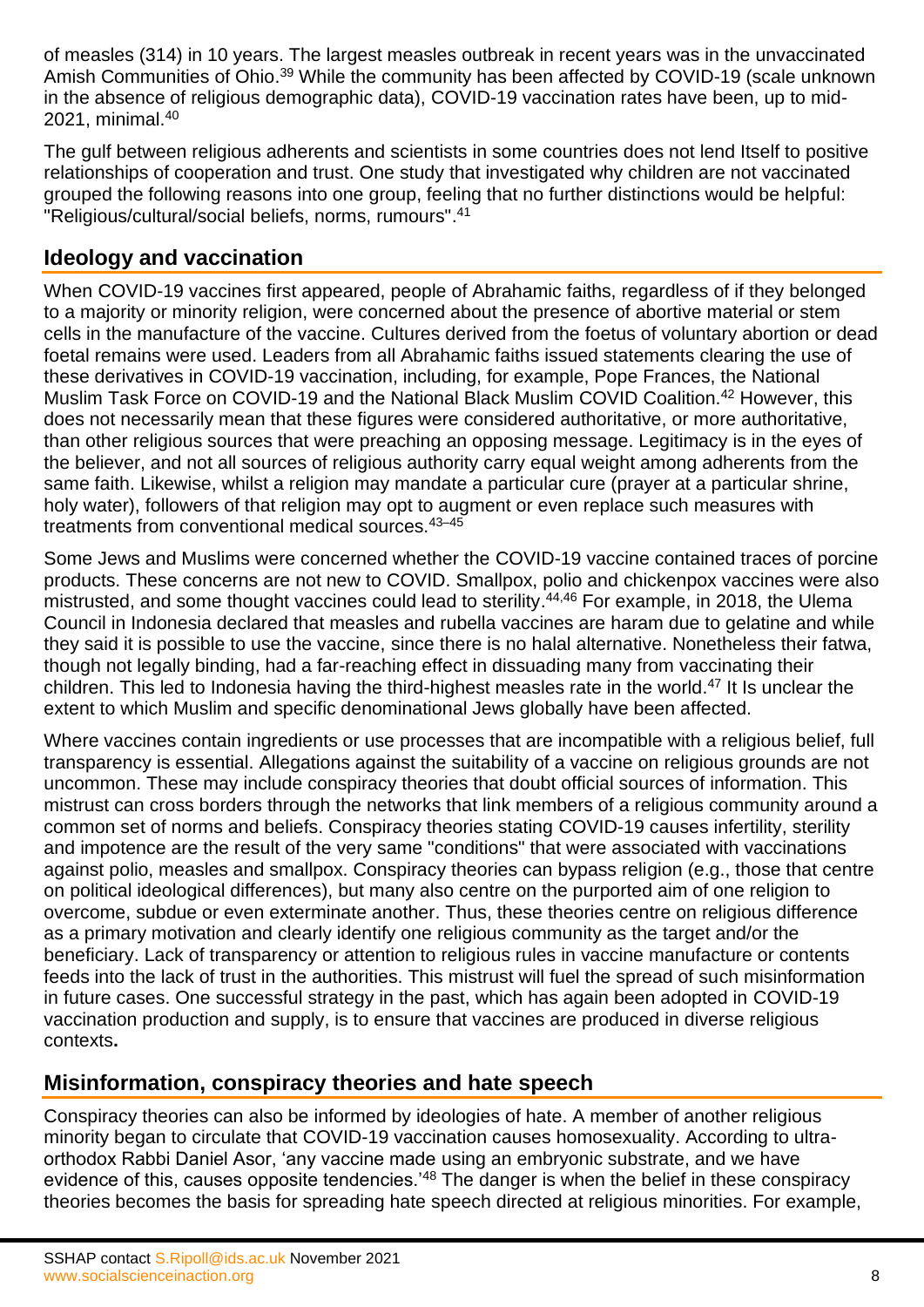the Nation of Islam took to social media to spread false information about the COVID-19 vaccine. This included false cures and antisemitic rhetoric about the origins of the virus. Wesley Muhammad, a member of the Nation of Islam, stated that COVID-19 was on account of the 'sins of Israel', that it was a 'Jewish disease' and that the pandemic is to depopulate the Black community.<sup>49</sup>

Countering conspiracy theories and misinformation can be complex and may risk breaching freedom of speech. However, where it strays into hate speech inciting discrimination, it must be challenged and removed. Social media company algorithms should not reinforce conspiracy theories and must provide access to alternative viewpoints. Disinformation should be monitored across languages and contexts, with pro-active and rapid response strategies put in place to provide alternative sources which are authoritative to communities where misinformation uptake is high. The approach should not be one of simply the collation and sharing of alternative information. The channel, the source and the framing must be sufficiently tailored to reach and be trustworthy for the group at hand.

### **Perceptions of religious discrimination and vaccine hesitancy**

Disaggregated data on religious affiliation must be collected. This will identify pockets of vulnerability in access and outreach to vaccines that may not necessarily be visible on an aggregate level. The political sensitivity of this disaggregation must be considered. Where religious demography information is collected, it should also seek to capture information within and among different groups. Studies should also be longitudinal.<sup>50</sup>

Understanding the intertwining of religious affiliation with other social dimensions is crucial to capture religious communities that perceive themselves as religious minorities even if they do not share the political or socio-economic underprivilege that one associates with a numerical religious minority. In other words, it is crucial to recognise that cognitive perceptions of being treated politically as a minority are just as important to take account of as measurements of exclusion. For example, in the US, White evangelical Protestants stand out as the most likely to say they will refuse to get vaccinated against COVID (26 per cent), with an additional 28 per cent who are hesitant. Vaccine hesitancy here is best explained when we add political affiliation to the intersection of race and religion. The majority of White Protestants who refused vaccination voted Republican and were influenced by the rhetoric of particular Republican pastors. <sup>51</sup> In this cohort, there is a perception that their religious identity and needs are overlooked, and they see themselves as a political minority visà-vis the government and the COVID-19 response, even if from most perspectives they form part of the dominant ethnic majority.

It is also important to note that a history of public authorities' unethical and sometimes life-threatening experimentation of cures on ethnic, racial, religious minorities and indigenous peoples without their consent influences perceptions of trustworthiness. Unfortunately, today anti-vaccination campaigners instrumentalise this historical legacy when targeting religious and ethnic minorities, arguing why they should not trust the vaccination programmes (see targeting of Jews and Black Americans in Western countries). Conversely, incidents of clergy benefitting from selling cures to much feared diseases to congregations at rates that vastly outweigh their costs are not unknown. Thus, doubting both official and religious sources of information is not in and of itself a strategy without a basis given empirical evidence of past misconduct.

Claims that the vaccination programme is a "White man-Jewish conspiracy" represent hateful speech towards Jews, which, in a context of global heightened anti-Semitism, should be one of the vaccination-related political phenomena to which the world needs to pay attention. If the propagation of anti-vaccination propaganda is going to be appropriated to spread hate against a religious minority, then policy interventions need to deal with this as a political and security matter, not only a health one.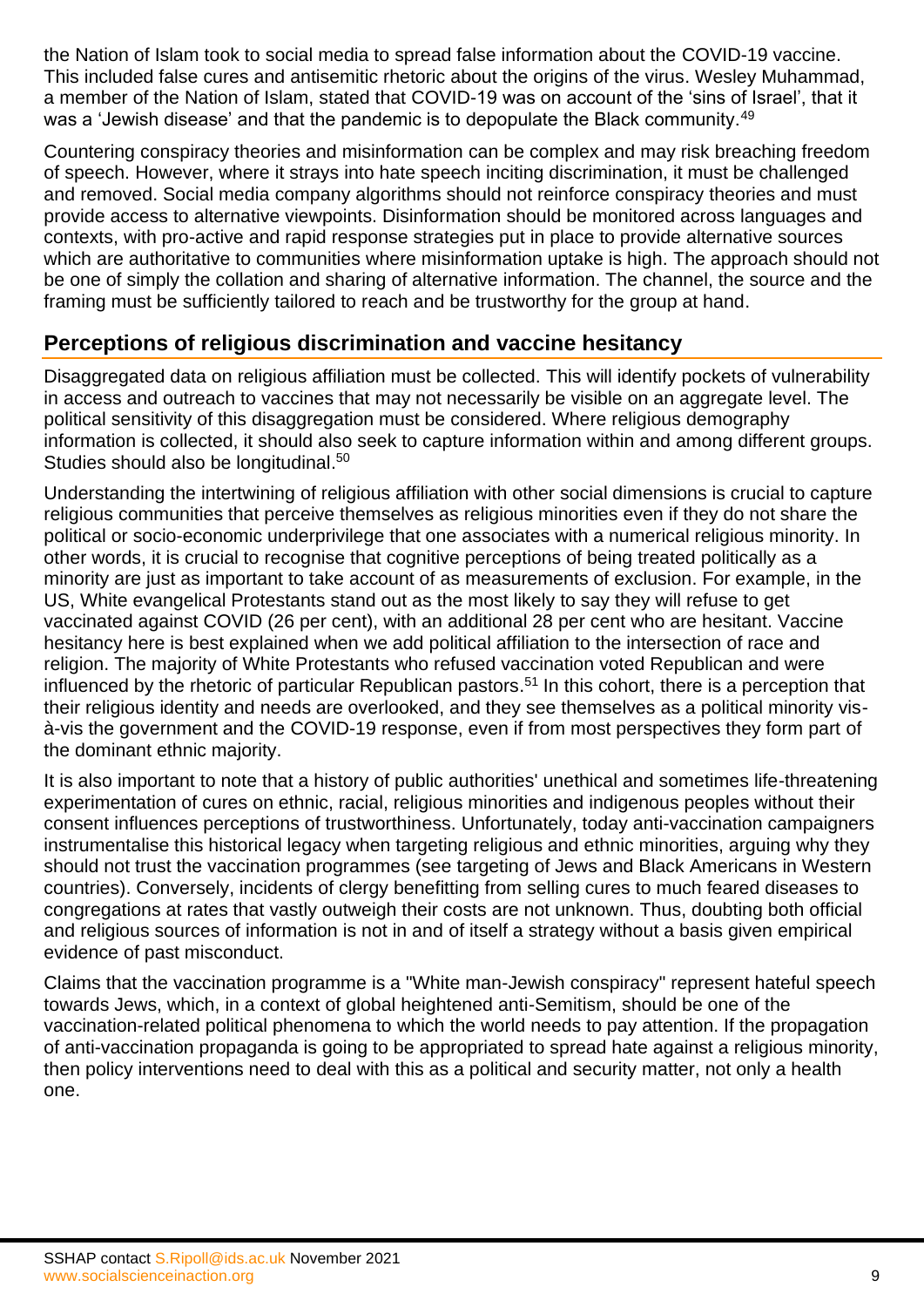## **REFERENCES**

1. Rivenbark, J. G., & Ichou, M. (2020). Discrimination in healthcare as a barrier to care: Experiences of socially disadvantaged populations in France from a nationally representative survey. *BMC Public Health*, *20*(1), 31. https://doi.org/10.1186/s12889-019-8124-z

2. Vydelingum, V. (2000). South Asian patients' lived experience of acute care in an English hospital: A phenomenological study—Vydelingum—2000— Journal of Advanced Nursing—Wiley Online Library. *Journal of Advanced Nursing*, *32*(1), 100–107.

3. Dwivedi, R., & Pradhan, J. (2017). Does equity in healthcare spending exist among Indian states? Explaining regional variations from national sample survey data. *International Journal for Equity in Health*, *16*(1), 15. https://doi.org/10.1186/s12939-017-0517-y

4. WHO. (2013). *Global vaccine action plan 2011-2020*. https://www.who.int/publications-detail-redirect/global-vaccine-action-plan-2011-2020

5. Joseph, N. K., Macharia, P. M., Ouma, P. O., Mumo, J., Jalang'o, R., Wagacha, P. W., Achieng, V. O., Ndung'u, E., Okoth, P., Muñiz, M., Guigoz, Y., Panciera, R., Ray, N., & Okiro, E. A. (2020). Spatial access inequities and childhood immunisation uptake in Kenya. *BMC Public Health*, *20*(1), 1407. https://doi.org/10.1186/s12889-020-09486-8

6. Teleb, N., & Hajjej, R. (2016). Vaccine preventable diseases and immunization during humanitarian emergencies: Challenges and lessons learned from the Eastern Mediterranean Region. *Eastern Mediterranean Health Journal*, *22*(11), 775–777.

7. OHCHR. (2020). *Covid-19 And Minority Rights: Overview And Promising Practices*. United Nations Human Rights.

https://www.ohchr.org/Documents/Issues/Minorities/OHCHRGuidance\_COVID19\_MinoritiesRights.pdf

8. Al Shamsi, H., Almutairi, A. G., Al Mashrafi, S., & Al Kalbani, T. (2020). Implications of Language Barriers for Healthcare: A Systematic Review. *Oman Medical Journal*, *35*(2), e122. https://doi.org/10.5001/omj.2020.40

9. Finlayson, K., & Downe, S. (2013). Why Do Women Not Use Antenatal Services in Low- and Middle-Income Countries? A Meta-Synthesis of

Qualitative Studies. *PLoS Medicine*, *10*(1), e1001373. https://doi.org/10.1371/journal.pmed.1001373 10. Ng, T. P., Nyunt, M. S. Z., Chiam, P. C., & Kua, E. H. (2011). Religion, health beliefs and the use of mental health services by the elderly. *Aging & Mental Health*, *15*(2), 143–149. https://doi.org/10.1080/13607863.2010.508771

11. Wallace, J. (2016, October 31). *Bribes and bureaucracy: Myanmar's chaotic citizenship system*. The New Humanitarian.

https://www.thenewhumanitarian.org/feature/2016/10/31/bribes-and-bureaucracy-myanmar-s-chaotic-citizenship-system

12. Enitan, S. S., Oyekale, A. O., Akele, R. Y., Olawuyi, K. A., Olabisi, E. O., Nwankiti, A. J., & Enitan, C. B. (2020). Assessment of Knowledge, Perception and Readiness of Nigerians to participate in the COVID-19 Vaccine Trial. *International Journal of Vaccines and Immunization*, *4*(1), 1–13. 13. de Figueiredo, A., Simas, C., Karafillakis, E., Paterson, P., & Larson, H. J. (2020). Mapping global trends in vaccine confidence and investigating barriers to vaccine uptake: A large-scale retrospective temporal modelling study. *The Lancet*, *396*(10255), 898–908. https://doi.org/10.1016/S0140- 6736(20)31558-0

14. Martin, C. A., Marshall, C., Patel, P., Goss, C., Jenkins, D. R., Ellwood, C., Barton, L., Price, A., Brunskill, N. J., Khunti, K., & Pareek, M. (2021). Association of demographic and occupational factors with SARS-CoV-2 vaccine uptake in a multi-ethnic UK healthcare workforce: A rapid real-world analysis. *MedRxiv*, 2021.02.11.21251548. https://doi.org/10.1101/2021.02.11.21251548

15. Gaskell, K. M., Johnson, M., Gould, V., Hunt, A., Stone, N. R., Waites, W., Kasstan, B., Chantler, T., Lal, S., Roberts, C. H., Goldblatt, D., Eggo, R. M., & Marks, M. (2021). SARS-CoV-2 seroprevalence in a strictly-Orthodox Jewish community in the UK: A retrospective cohort study. *The Lancet Regional Health – Europe*, *6*. https://doi.org/10.1016/j.lanepe.2021.100127

16. D'Souza, R. S., & Wolfe, I. (2021). COVID-19 vaccines in high-risk ethnic groups. *The Lancet*, *397*(10282), 1348. https://doi.org/10.1016/S0140- 6736(21)00624-3

17. Hrynick, T., Ripoll, S., & Schmidt-Sane, M. (2020). *Rapid Review: Vaccine Hesitancy and Building Confidence in COVID-19 Vaccination*. SSHAP. https://www.socialscienceinaction.org/resources/rapid-review-vaccine-hesitancy-and-building-confidence-in-covid-19-vaccination/

18. Jaffe-Hoffman, M., & Jeffery, R. (2011). Underserved and overdosed? Muslims and the Pulse Polio Initiative in rural north India: Contemporary South Asia: Vol 19, No 2. *Contemporary South Asia*, *19*, 117–135.

19. Platt, L., & Warwick, R. (2020). *Are some ethnic groups more vulnerable to COVID-19 than others?* Institute for Fiscal Studies.

https://ifs.org.uk/inequality/chapter/are-some-ethnic-groups-more-vulnerable-to-covid-19-than-others/

20. BBC. (2017, June 11). The last hours of a Christian sanitary worker in Pakistan. *BBC News*. https://www.bbc.com/news/world-asia-40203982 21. Mathew, J. L. (2012). Inequity in childhood immunization in India: A systematic review. *Indian Pediatrics*, *49*(3), 203–223. https://doi.org/10.1007/s13312-012-0063-z

22. Upadhyay, R. P., Chowdhury, R., Mazumder, S., Taneja, S., Sinha, B., Martines, J., Bahl, R., Bhandari, N., & Bhan, M. K. (2017). Immunization practices in low birth weight infants from rural Haryana, India: Findings from secondary data analysis. *Journal of Global Health*, *7*(2), 020415. https://doi.org/10.7189/jogh.07.020415

23. Jaffe-Hoffman, M. (2021). Why Israel could force COVID vaccination, but won't—The Jerusalem Post. *The Jerusalem Post*.

https://www.jpost.com/health-science/why-israel-could-force-covid-vaccination-but-wont-658705

24. Newman, M. (2015). State to 'anti-vaxxers': No vaccination, no child support. *Times of Israel*. http://www.timesofisrael.com/state-to-anti-vaxxers-novaccination-no-child-support/

25. Tadros, M., Kanwer, M., & Mirza, J. A. (2020). Religious Marginality, Covid-19, and Redress of Targeting and Inequalities | IDS Bulletin. *IDS Bulletin*, *52*(1). https://doi.org/10.19088/1968-2021.111

26. Solis, A., & Nunn, C. L. (2021). One health disparities and COVID-19 | Evolution, Medicine, and Public Health | Oxford Academic. *Evolution, Medicine and Public Health*, *9*(1), 70–77.

27. Musa, D., Schulz, R., Harris, R., Silverman, M., & Thomas, S. B. (2009). Trust in the health care system and the use of preventive health services by older black and white adults. *American Journal of Public Health*, *99*(7), 1293–1299. https://doi.org/10.2105/AJPH.2007.123927

28. Khan, M. S., Ali, S. A. M., Adelaine, A., & Karan, A. (2021). Rethinking vaccine hesitancy among minority groups. *The Lancet*, *397*(10288), 1863– 1865.

29. Kasstan, B. (2021, January 27). Minority report(ing) on vaccinations: Who are the priorities and the dilemma of protection. *Religion and Global Society*. https://blogs.lse.ac.uk/religionglobalsociety/2021/01/minority-reporting-on-vaccinations-who-are-the-priorities-and-the-dilemma-of-protection/ 30. The Lancet Infectious Diseases. (2019). HIV epidemics in Pakistan. *The Lancet*, *19*(7), 671.

31. UNFPA, UNICEF, & UN Women. (2018). *Indigenous Women's Maternal Health and Maternal Mortality*. United Nations Population Fund (UNFPA). https://www.unfpa.org/resources/indigenous-womens-maternal-health-and-maternal-mortality

32. Araujo, S., Cannon, M., Schmidt-Sane, M., Shankland, A., Snijder, M., & Wu, Y.-C. (2021). *Key Considerations: Indigenous Peoples in COVID-19 Response and Recovery*. https://doi.org/10.19088/SSHAP.2021.014

33. European Centre for Human and Constitutional Rights (ECCHR). (2021). *India: Clinical trials with minors*. https://www.ecchr.eu/en/case/indiansupreme-court-asks-pharmaceutical-companies-for-specific-details-on-clinical-trials/

34. Singh, A. (2020, February 14). Why has the controversy around the HPV vaccine still not died down? | Business Standard News. *Business Standard*. https://www.business-standard.com/article/health/why-has-the-controversy-around-the-hpv-vaccine-still-not-died-down-120021401998\_1.html 35. Mikhailovich, K., & Pavli, A. (2020). *Freedom of Religion, Belief, and Indigenous Spirituality, Practice and Cultural Rights*. Australian Institute of Aboriginal and Torres Strait Islander Studies, Centre for Education, Poverty and Social Inclusion, University of Canberra.

36. Loomba, S., Figueiredo, A. de, Piatek, S. J., Graaf, K. de, & Larson, H. J. (2020). Measuring the Impact of Exposure to COVID-19 Vaccine Misinformation on Vaccine Intent in the UK and US. *MedRxiv*, 2020.10.22.20217513. https://doi.org/10.1101/2020.10.22.20217513

37. Wellcome. (2019). *Wellcome Global Monitor*. Wellcome. https://wellcome.org/reports/wellcome-global-monitor/2018

38. Malone, K. M., & Hinman, A. R. (2007). Vaccination Mandates: The Public Health Imperative and Individual Rights. In *Law in Public Health Practice* (2nd ed.). Oxford University Press. https://oxford.universitypressscholarship.com/10.1093/acprof:oso/9780195301489.001.0001/acprof-9780195301489 chapter-14